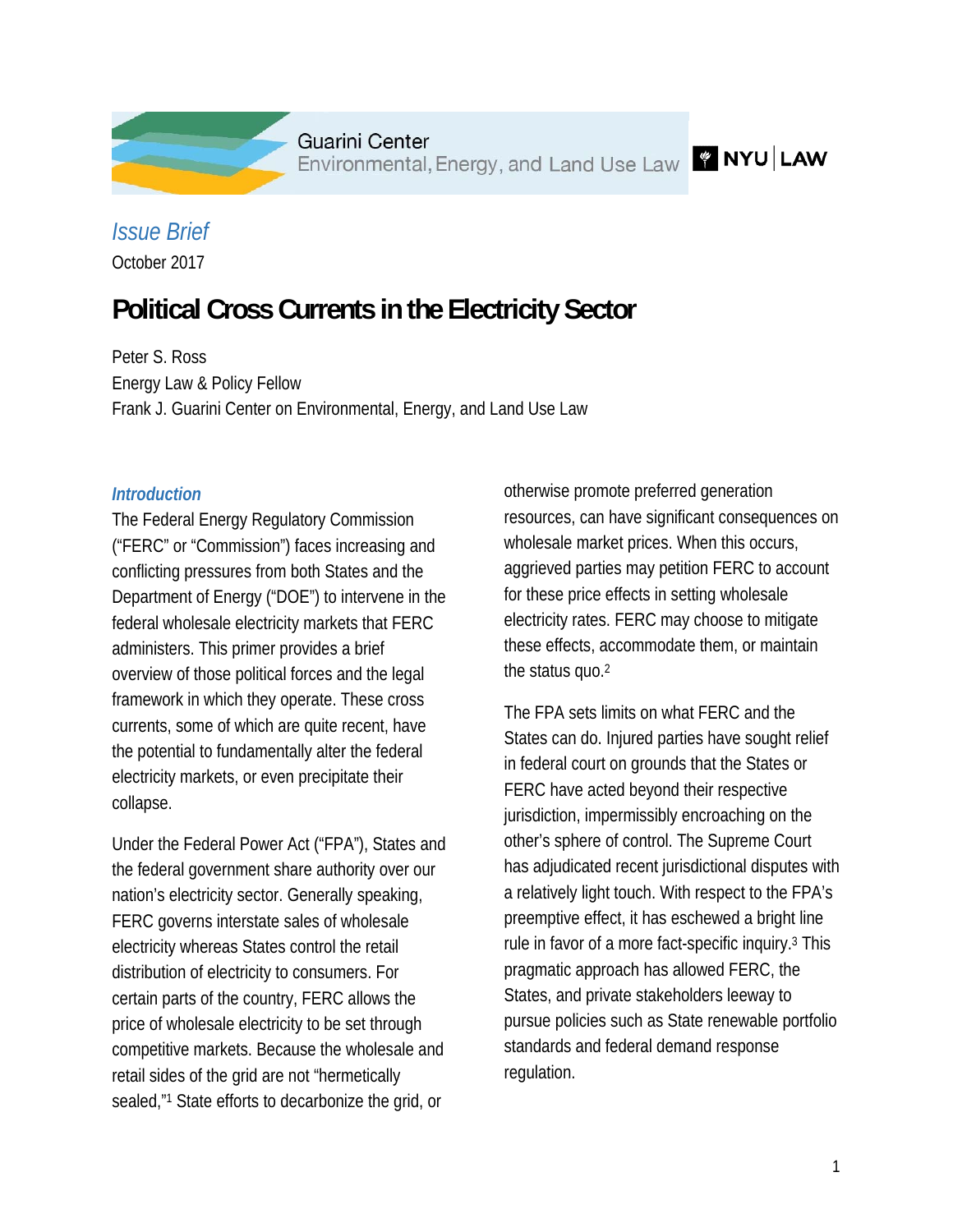Several weeks ago, the Trump administration injected itself into this dynamic, asserting that FERC has failed to fairly compensate coal and nuclear power plants for the "resilience" and "reliability" that these resources provide to the grid. On September 29, 2017, the DOE issued a notice of proposed rulemaking urging FERC to adopt a tariff that provides cost recovery and a fair return on equity to resources in organized markets that, *inter alia*, have a "90-day fuel supply on site."4 The proposal would force utilities, and ultimately consumers, to pay eligible coal-fired and nuclear power plants for all their costs. In so doing, it would allow those generators to submit artificially lower bids into the wholesale markets, dramatically lowering market prices, and possibly leading to the total collapse of the wholesale markets.5 DOE directed FERC to take final action on the proposal within 60 days.6

Although nuclear and coal generators praised DOE's action, the proposal ignited protest from a cavalcade of energy experts, including several former-FERC officials,7 as well as groups representing competing power producers and environmental interests.8 FERC is an independent agency and need not implement DOE's proposal. But even if FERC declines to follow DOE's directive, the coal-friendly message from the Trump administration is clear, and could incline FERC to take a harder line towards State environmental policies that influence wholesale market prices. Carbon pricing initiatives led by regional transmission organizations ("RTOs"),9 which are overseen by FERC, also may be viewed through a more skeptical lens.

### *The Federal Power Act and Jurisdictional Limits*

As previously mentioned, the FPA divides authority over the nation's electricity sector between States and the federal government. The statute gives FERC exclusive authority over the transmission and sale of wholesale electricity in interstate commerce.10 However, the FPA reserves to the States jurisdiction over "any other sale of electric energy,"<sup>11</sup> including retail sales (*i.e.*, sales to end-use customers) and wholesale electricity sales that occur entirely within the state.12 States also retain control over "facilities used for the generation of electric energy."13

In recent years, this statutory division of authority has "generate[d] a steady flow of jurisdictional disputes because—in point of fact if not of law the wholesale and retail markets in electricity are inextricably linked."14 Changes on the stateadministered retail side of the electricity sector can affect prices in the federally-regulated wholesale markets, and vice versa. As a result, demarcating jurisdictional boundaries is difficult. It requires not just ascertaining whether a given State policy influences wholesale market rates, but whether the policy is so tied to the wholesale rates that it usurps FERC's authority.

In *Hughes v. Talen Energy Mktg., LLC*, 15 the Supreme Court provided some guidance as to when State policies impermissibly intrude on FERC's turf. *Hughes* held that the FPA preempted a Maryland order directing utilities to enter into a contract for differences with a new gas-fired power generation plant in order to incentivize the plant's construction. The *Hughes* holding was expressly limited; it invalidated the Maryland order solely because the contract conditioned payment of funds on capacity16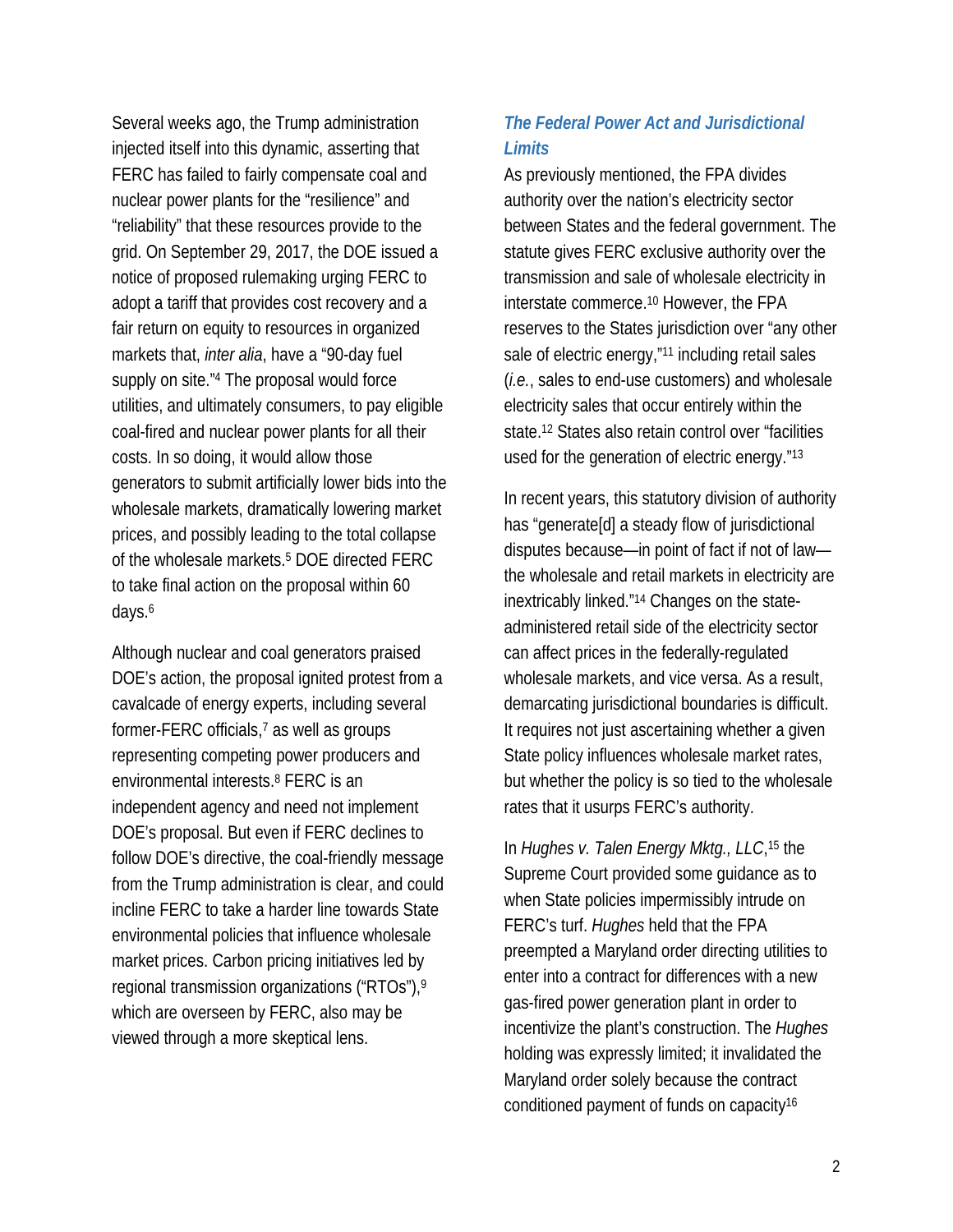clearing the wholesale auction. "Nothing in this opinion," the Court admonished, "should be read to foreclose Maryland and other States from encouraging production of new or clean generation through measures untethered to a generator's wholesale market participation."17

Ongoing challenges to state nuclear subsidies – the latest wave in the steady flow of jurisdictional disputes – may clarify what distinguishes a "tethered" from an "untethered" State policy. Following *Hughes*, New York and Illinois implemented zero-emission credit (ZEC) programs to prop up their aging nuclear fleets, which provided both local employment and gigawatts of carbon-free electricity. Competing electricity generators sued, claiming that the States, through these programs, were substituting their preferred rates for those approved by FERC. The Southern District of New York and Northern District of Illinois both dismissed the complaints, although appeals are pending before the Second and Seventh Circuits, respectively.18

Notably, in both cases, the district courts held that the FPA does not allow private parties to bring suit in federal court on the basis that a state law violates the FPA, and even if it did, the ZEC programs at issue were not preempted and did not violate the dormant commerce clause.19 This legal precedent, if upheld, would be consequential.20 The elimination of a private right to preempt would preclude power generators, utilities, and groups representing ratepayers and environmental interests from suing in federal court to enjoin State actions that the FPA allegedly preempts. These parties would have to first present their claims to FERC. The Commission would consider these jurisdictionbased claims along with other FPA claims, including allegations that the wholesale rates affected by these State actions are not just and reasonable.

The upshot of this holding is that FERC would have a greater ability to define the limits of its own jurisdiction. Proceedings before the Commission would rise in importance as FERC would hear all disputes in the first instance. No longer would the same claim proceed along parallel tracks before both FERC and the federal courts. Furthermore, under the current *Chevron* framework, Commission determinations, including those concerning preemption, likely would receive deference from a reviewing court.21 That is, where statutory ambiguities exist, a federal judge would weigh FERC's own conclusion as to the FPA's allocation of State and federal power in deciding that issue. Funneling disputes through FERC's administrative procedures would strengthen FERC's hand as it seeks to ensure that competitive markets produce just and reasonable rates in the face of State and DOE policy.

## *FERC's Mitigation and/or Accommodation of State Public Policy*

It is unclear what action, if any, FERC will take to mitigate the effect of State policies on wholesale electricity prices in capacity markets, particularly out-of-market payments to nuclear generators.22 In parallel to federal litigation, power producers have filed complaints before FERC urging the Commission to take such countermeasures.23 Proposed remedies include enhancing buyerside mitigation measures, *i.e.* "offer floors . . . to deter large net buyers and local governments from subsidizing new entry and artificially depressing capacity market prices."24 Such price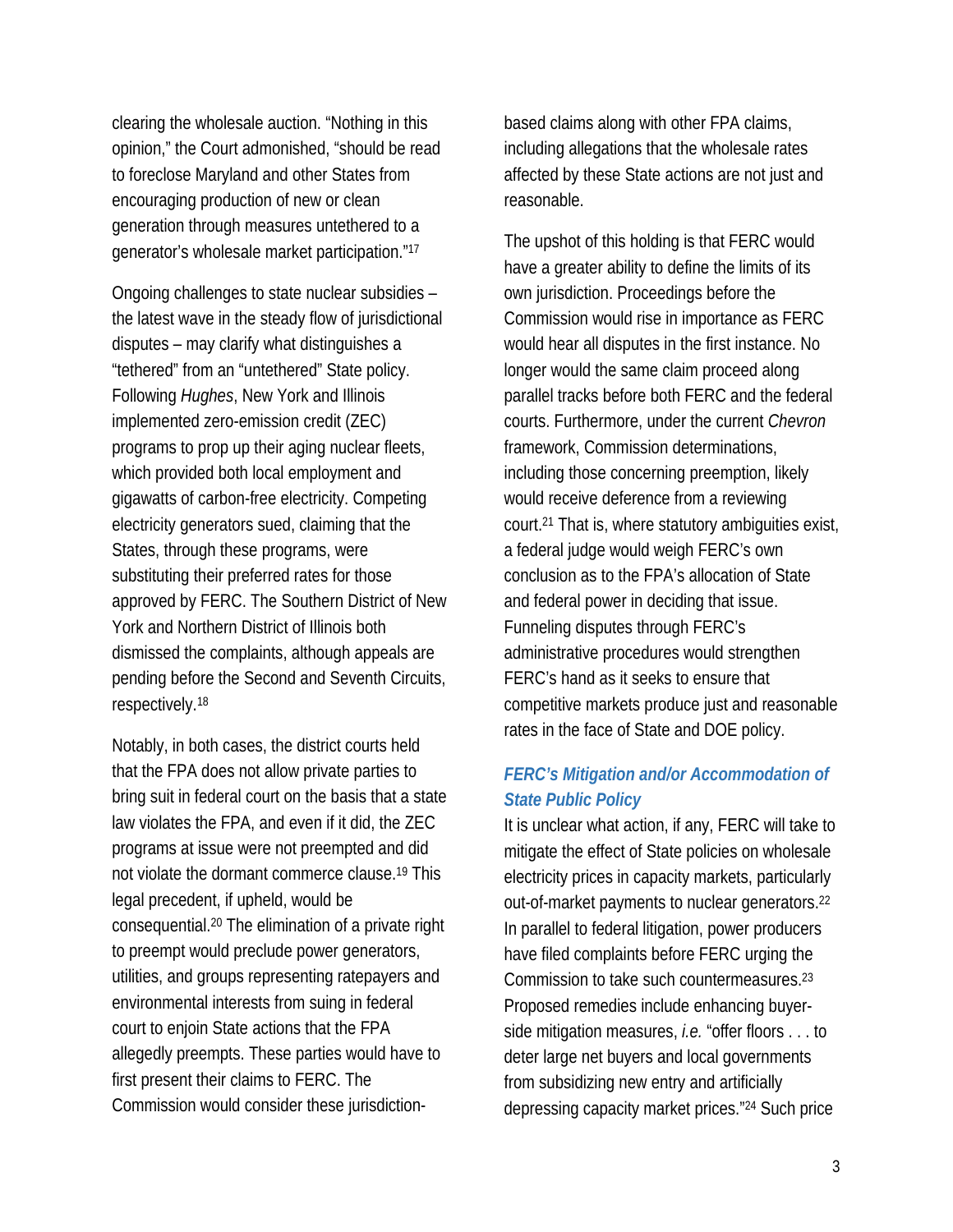floors, sometimes called minimum offer price rules ("MOPRs"),25 could require "all new and existing resources that receive out-of-market revenue to bid at least at the level they would have bid if they were being supported solely by the competitive marketplace."26 RTOs also have considered "two-tiered pricing" to mitigate the influence of uncompetitive bids along with other measures.<sup>27</sup>

On the other hand, FERC could move to accommodate, rather than mitigate, State policy, allowing RTOs to file tariffs that integrate states' environmental goals into the wholesale market. This could take the form of centralized procurement of environmental attributes identified by the states (like the RECs and ZECs programs), or the inclusion of a carbon or pollution adder in wholesale energy bids. RTOs could also craft a combination of these two main approaches, integrating state environmental goals in part, while leaving states free to pursue different or more stringent environmental goals.<sup>28</sup>

Whatever course FERC pursues, RTOs likely will continue to play a key role in this policy landscape. Born out of FERC Order No. 2000 (which, in turn, built on Order Nos. 888/889), RTOs are quasi-legislative, non-profit entities that manage the transmission grid on a regional basis. They vary not only in their internal governance structures, but also in their service areas, which cover different States with different policy priorities. This can sometimes lead to RTOs adopting different market rules and litigation positions.29 Under Section 205 of the FPA and FERC's regulations, RTOs must file their proposed rate schemes with FERC, who then determines whether the rates are "just and reasonable."30

Some RTOs have made noted efforts to accommodate State public policy. NYISO, for instance, has initiated a stakeholder process to examine "the potential for using carbon pricing within wholesale markets to further New York's energy goals."31 The New England Power Pool's Integrating Markets and Public Policy stakeholder process has considered reforms such as implementing a carbon tax or changing capacity market design.32

Two key questions arising from RTOs' treatment of State policy are (i) what authority do RTOs have under the FPA to premise their tariffs on state environmental goals, and (ii) to what extent will FERC defer to RTO decision-making going forward. Promotion of clean energy generation typically resides in the province of the States. Though FERC has rather broad authority to approve RTO-filed tariffs as just and reasonable, RTOs could be overstepping their jurisdictional limits by incorporating carbon pricing into the wholesale market prices.<sup>33</sup> Even if FERC could approve an RTO-filed tariff that incorporates State public policy goals, it likely would not be required to do so, and it is unclear what deference, if any, FERC would accord to such proposals.34

## *DOE's Recently Proposed Coal and Nuclear Subsidy*

FERC also could fundamentally reform the markets in the name of "resilience" and "reliability." On September 29, 2017, the Department of Energy (DOE) issued a notice of proposed rulemaking directing FERC, through the Commission-approved wholesale markets, to "accurately price generation resources necessary to maintain the reliability and resiliency of our Nation's electricity grid."35 Under the proposed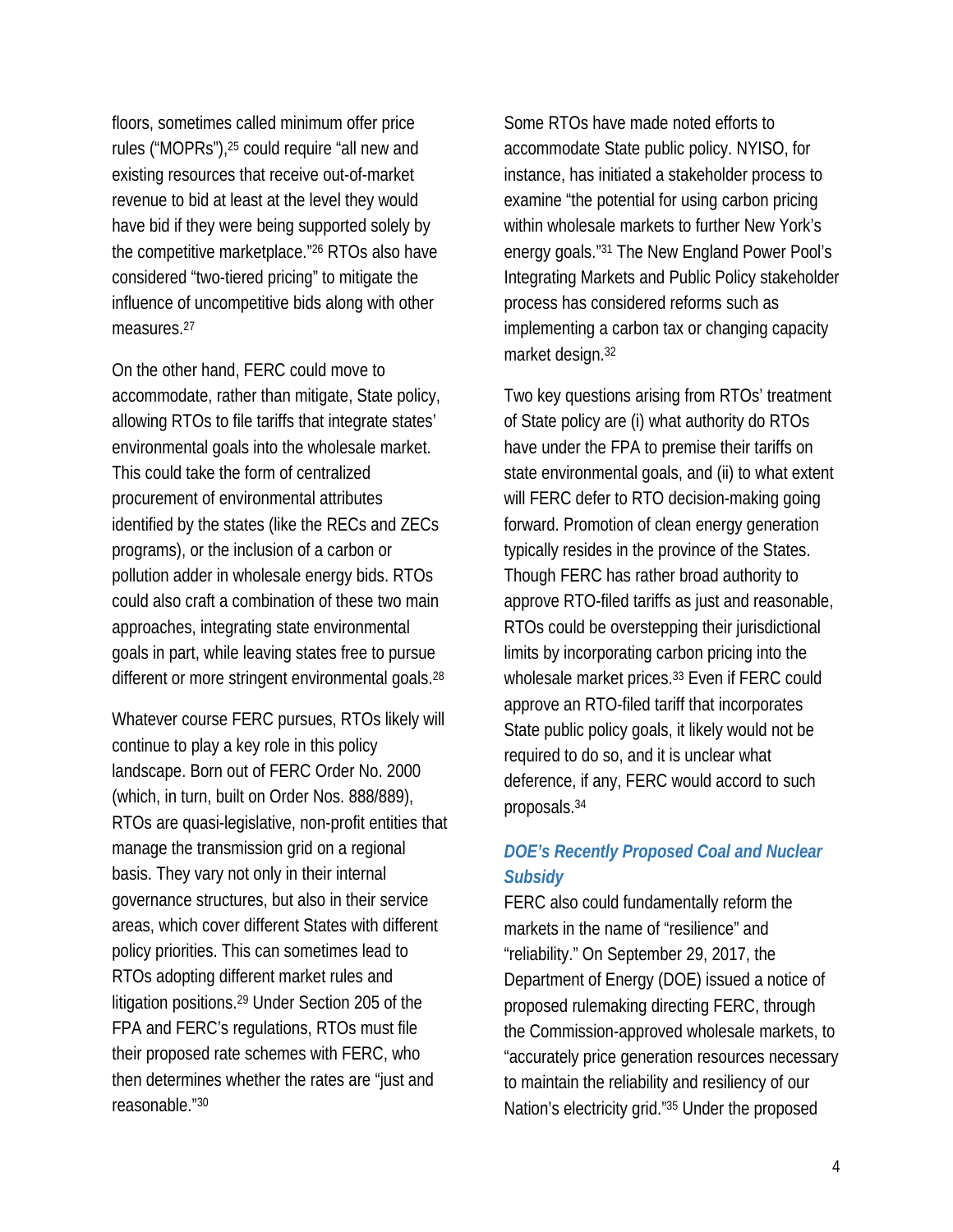rule, eligible reliability and resiliency resources must, *inter alia*, have "a 90-day fuel supply on site."36 This would appear to encompass coal, nuclear, and certain hydroelectric facilities.

Given the vagueness of DOE's proposed rule, it is unclear how FERC would "accurately price" these resources. For instance, DOE proposes that the FERC-approved rate

shall include pricing to ensure that each eligible resource is fully compensated for the benefits and services it provides to grid operations, including reliability, resiliency, and on-site fuel assurance, and that each eligible resource recovers its fully allocated costs and a fair return on equity.37

Compensating "benefits and services" and ensuring recovery of costs plus a return on equity are two different goals that could lead to radically different rules. FERC staff provided commenters with an extensive list of questions that would help the agency understand the implications of DOE's proposed rule, underscoring both the breadth of the proposed reform and lack of basic policy details provided.38

Backlash to the DOE's proposal resonated from almost all quarters of the electricity sector.39 Renewable energy and natural gas representatives filed an unprecedented joint motion before FERC arguing that no reliability emergency existed that would justify an interim final rule or DOE's aggressive timetable, and cited DOE and North American Electric Reliability Corporation's own reports for support.40 Two of the three acting FERC commissioners assured stakeholders that FERC would not "destroy the

marketplace" in order to implement DOE's proposal.41 One Montana public utility commissioner claimed it would "dynamite" the competitive wholesale markets.42 Days later, DOE Secretary Rick Perry sought to downplay the radical scope of DOE's proposal stating it "wasn't a directive" and aimed to merely start a conversation on the need to address resiliency.43

As noted above, FERC possesses ultimate authority over wholesale rates.44 It must consider DOE's proposal, but need not adopt it.45 At this time it is difficult to predict what action FERC ultimately will take. Prior to the DOE proposal, interim FERC Chairman Neil Chatterjee stated that the existing coal and nuclear fleet "need to be properly compensated for the value they provide to the system."46 A majority of the Commission may be hesitant to "blow the market up"47 solely to prop up uncompetitive incumbent energy resources, but it may be more receptive to market proposals that incorporate the value of reliability in a resource-neutral way.

In the meantime, the political winds buffeting FERC's competitive markets show no signs of diminishing. As cheap natural gas and renewables continue to outcompete coal and nuclear power in the marketplace, incumbent generators have increased their efforts to obtain subsidies from Washington. States, for their part, are expanding their efforts to fight climate change and promote clean energy, taking actions that at times bring them into conflict with federal priorities. Indeed, the pressure on States to green the power sector is arguably stronger now in the wake of recent federal environmental regulation rollbacks. Both forces in different ways test FERC's longstanding commitment to competitive wholesale electricity markets. The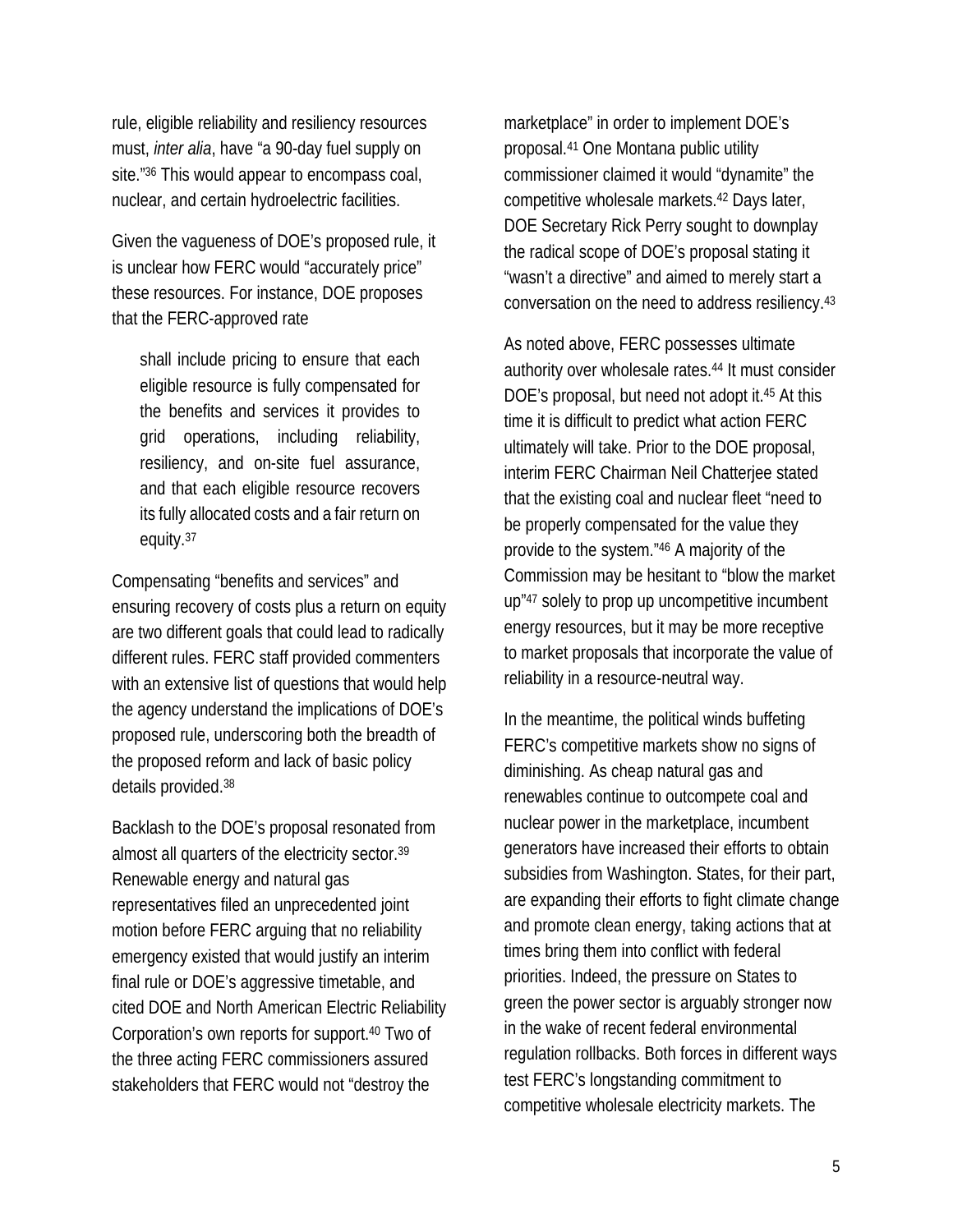Commission has the flexibility under to FPA to successfully manage these challenges, but whether and in what form the markets will survive is as yet unknown.

<sup>2</sup> *See, e.g.*, *Rochester Gas & Elec. Corp. v. Pub. Serv. Comm'n of State of N.Y.*, 754 F.2d 99, 103 (2d Cir. 1985) (FERC may "take into account activities it cannot regulate in setting rates for activities that it may regulate" and "consider[] nonjurisdictional activity in setting jurisdictional rates").

<sup>3</sup> *See Elec. Power Supply Ass'n*, 136 S. Ct. 760 (2016); *Hughes v. Talen Energy Mktg., LLC*, 136 S. Ct. 1288 (2016).

4 Dep't of Energy, *Grid Resiliency Pricing Rule*, Notice of Proposed Rulemaking, Dkt No. RM17-3-000 (Sept. 29, 2017), available at

https://energy.gov/sites/prod/files/2017/09/f37/Notice%20of %20Proposed%20Rulemaking%20.pdf. Secretary Perry's letter to FERC accompanying the proposed rule was dated September 28, 2017. *See* Letter from Secretary Rick Perry to FERC Chairman and Commissioners re: Secretary of Energy's Direction that the Federal Energy Regulatory Commission Issue Grid Resiliency Rules Pursuant to the Secretary's Authority Under Section 403 of the Department of Energy Organization Act (Sept. 28, 2017).

5 According to Former FERC Chairman Jon Wellinghoff, the DOE proposal "would blow the market up," and former Commissioner Tony Clark stated that enacting the rule would be "very challenging for the markets." *See* Gavin Bade, *Powelson: FERC 'will not destroy the marketplace' in DOE cost recovery rulemaking*, UTILITY DIVE (Oct. 5, 2017), http://www.utilitydive.com/news/powelson-ferc-will-notdestroy-the-marketplace-in-doe-cost-recoveryrule/506577/. Former FERC Commissioner Nora Mead Brownell, a Republican, said she was "shocked and frankly disappointed" by DOE's proposal and that it is "going to destroy the markets [and] drive away investment in new more efficient technologies . . . at a cost to business and ratepayers that is astronomical." Rich Heidorn Jr., *FERC's Independence to be Tested by DOE NOPR*, RTO INSIDER (Oct. 2, 2017), https://www.rtoinsider.com/ferc-doecybersecurity-rick-perry-76484/.

<sup>6</sup> *Id.*

 $\overline{a}$ 

<sup>7</sup> *Id.*

<sup>8</sup> *See* Ed Crooks, *US delivers electric shock with coal and nuclear subsidy plan*, FINANCIAL TIMES (Oct. 1, 2017) https://www.ft.com/content/a5c7c658-a6bb-11e7-ab55-

#### *Acknowledgments*

I am grateful for the helpful contributions and review by Danielle Spiegel-Feld, Katrina Wyman, Matthew R. Christiansen, Richard Miller, and Miles Farmer. All views and errors are my own

27219df83c97; Timothy Gardner, *U.S. energy head seeks help for coal, nuclear power plants*, REUTERS (Sept. 29, 2017); http://www.reuters.com/article/us-usa-powergridperry/u-s-energy-head-seeks-help-for-coal-nuclear-powerplants-idUSKCN1C42G0.

9 Unless otherwise noted, "RTOs" will refer collectively to both regional transmission organizations and independent system operators subject to FERC jurisdiction.

10 16 U.S.C. § 824(b); *see also* § 824(d).

11 16 U.S.C. § 824(b)(1).

<sup>12</sup> *Elec. Power Supply Ass'n*, 136 S. Ct. at 767.

13 16 U.S.C. § 824(b)(1).

<sup>14</sup> *Elec. Power Supply Ass'n*, 136 S. Ct. at 766. That is because "the wholesale and retail markets in electricity, as in every other known product, are not hermetically sealed from each other. To the contrary, transactions that occur on the wholesale market have natural consequences at the retail level. And so too, of necessity, will FERC's regulation of those wholesale matters." *Id*.

<sup>15</sup> *Hughes*, 136 S. Ct. 1288 (2016).

16 Capacity markets have several different objectives: ensuring that generators will be able to provide energy over a specified period of time, providing "missing money" to generators to the extent that revenues from energy and ancillary services do not cover their fixed and variable costs, and to incentivize new entrants into the market. *See* Richard B. Miller, Neil H. Butterklee, Margaret Comes, *"Buyer-Side" Mitigation in Organized Capacity Markets: Time for A Change?*, 33 Energy L.J. 449, 450 (2012) (discussing the purpose of capacity markets and proposing reforms).

<sup>17</sup> *Hughes*, 136 S. Ct. at 1299 (internal quotations omitted). <sup>18</sup> *See Vill. of Old Mill Creek v. Star*, No. 17 CV 1163, 2017 WL 3008289 (N.D. Ill. July 14, 2017); *Coal. for Competitive Elec. v. Zibelman*, No. 16-CV-8164 (VEC), 2017 WL 3172866 (S.D.N.Y. July 25, 2017). Interestingly, both sides of the ZEC litigation agreed that state renewable energy credits (RECs) in New York, Illinois, and elsewhere do not intrude on federal jurisdiction. ZECs were modeled on RECs (hence the name), but power producers assert that they are distinct because, *inter alia*, ZEC payments are more directly tied to the wholesale energy prices. Under both states' programs, the value of ZECs decrease proportionally as wholesale prices rise within certain ranges. *See* New York Public Service Commission, *Order* 

<sup>1</sup> *F.E.R.C. v. Elec. Power Supply Ass'n*, 136 S. Ct. 760, 766 (2016).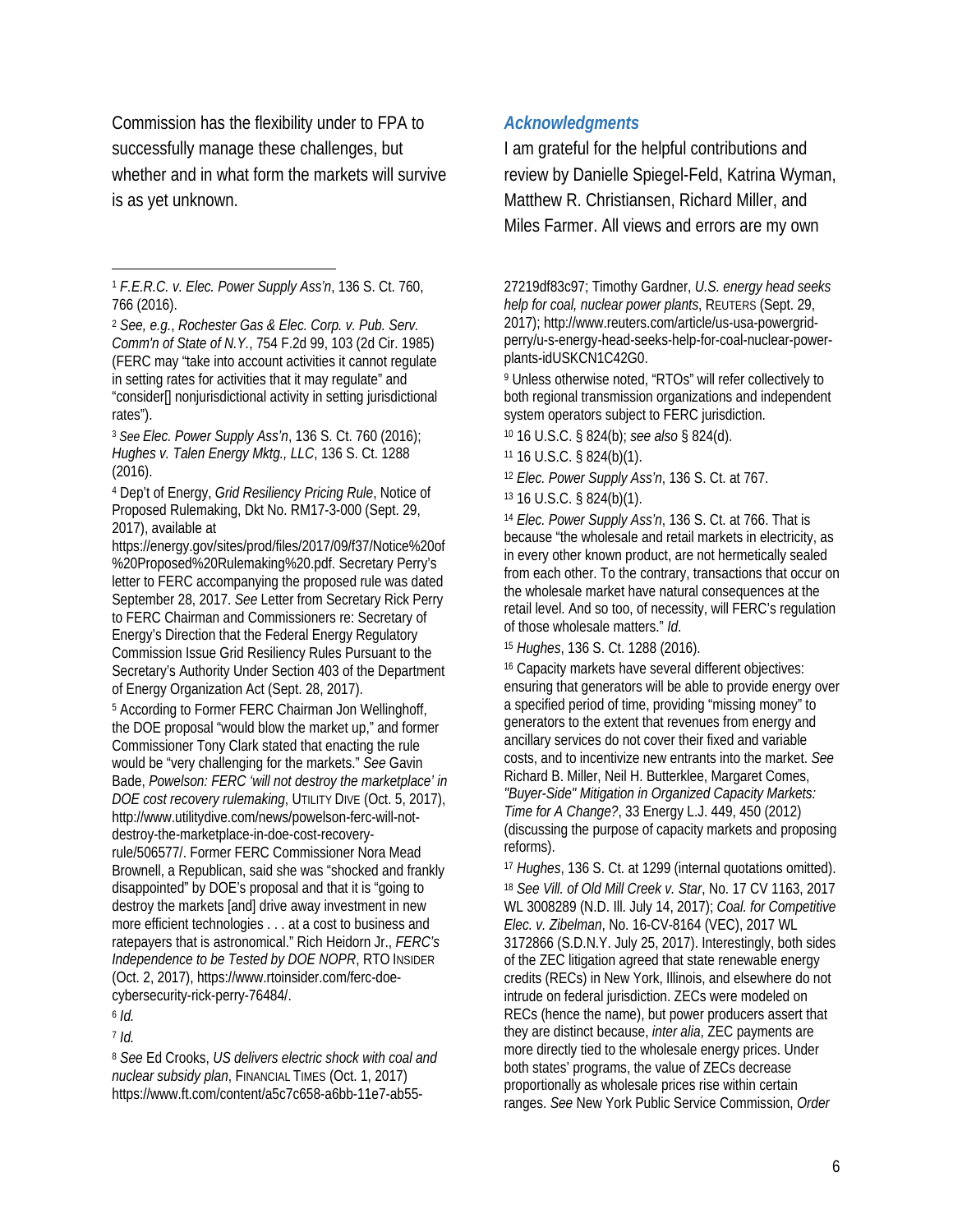$\overline{a}$ *Adopting a Clean Energy Standard*, at 129-30, 138, & App. E at 12 (Aug. 1, 2016); 20 Ill. Comp. Stat. 3855/1-75(d-5)(1)(B).

<sup>19</sup> *Id.* The Northern District of Illinois also dismissed claims by consumer groups that the Illinois ZEC program violated the Equal Protection Clause of the Fourteenth Amendment. *See Vill. of Old Mill Creek*, 2017 WL 3008289, at \*17-18. The court concluded that the Illinois statute had a plausible rational basis and that treating Illinoisans different from citizens of other States does not run afoul of the Equal Protection Clause. *Id.*

20 With respect to the ZEC litigation, the Second and Seventh Circuits could very well agree with the district courts and conclude that the FPA forecloses a private right of action. Energy law is dense, technical, and complex. *Hughes'* narrow holding arguably reflects a judicial desire to tread lightly in this highly-regulated area where deciding jurisdiction necessarily entails wading into the nitty-gritty details of federal ratemaking. To be sure, putting FERC in charge of determining the limits of its own jurisdiction, even with judicial review, may raise some fears of agency overreach. But the FPA already gives FERC broad authority to determine whether a given practice that influences wholesale markets is just and reasonable, and as a result, "there will be few, if any, cases in which FERC could find a rate or practice preempted where it could not also block or invalidate that rate or practice by determining that it is not just and reasonable." Matthew R. Christiansen, *The FPA and the Private Right to Preempt*, 84 Geo. Wash. L. Rev. Arguendo 129, 146 (2016) (assessing whether the FPA forecloses equitable relief).

<sup>21</sup> *See City of Arlington, Tex. v. FCC*, 133 S.Ct. 1863, 1868–69 (2013) (holding *Chevron* analysis applicable to agency's determination of its own statutory jurisdiction); *S.C. Pub. Serv. Auth. v. F.E.R.C.*, 762 F.3d 41, 54 (D.C. Cir. 2014) ("[T]he court will defer to the Commission's reasonable interpretation of statutory ambiguities concerning both the scope of its statutory authority and the application of that authority" (citing *City of Arlington*)). Alternatively, the doctrine of primary jurisdiction could offer courts another way to refer preemption cases to FERC. *See, e.g.*, *City of Osceola, Ark. v. Entergy Arkansas, Inc.*, 791 F.3d 904, 909 (8th Cir. 2015) (FERC had primary jurisdiction over wholesale electricity contract dispute between city and energy provider that centered on interpretation of contract's FERC-approved rate formula); *but see Entergy Nuclear Fitzpatrick, LLC v. Zibelman*, No. 5:15-CV-230, 2016 WL 958605, at \*9 (N.D.N.Y. Mar. 7, 2016) (holding primary jurisdiction inappropriate where plaintiff challenged NYPSC order approving subsidy-like agreement between utility and nuclear generating facility on preemption grounds).

<sup>22</sup> *See* Miller, *supra* note 16, at 450.

<sup>23</sup> *See* Independent Power Producers of New York v. NYISO, FERC Docket Nos. EL 13-62-001 and EL 13-62-

002. FERC identified at least 23 then-pending matters as relevant to its technical conference on the relative roles of wholesale markets in the Eastern RTOs and State policies. *See* FERC Supplemental Notice of Technical Conference, Docket No. AD17-11-000 (Apr. 13, 2017) at 2.

24 Miller, *supra* note 16, at 450. FERC originally defined "a net buyer of a capacity" as "a market participant whose capacity purchase obligation as an LSE [load serving entity] outweighs the amount of capacity supply it owns or controls." *New York Indep. Sys. Operator, Inc.*, 122 F.E.R.C. ¶ 61,211 at n.5 (Mar. 7, 2008); *see also* Miller, *supra* note 16, at 473 n.2.

25 MOPRs currently only apply to new capacity resources. *See, e.g.*, PJM Manual 18: PJM Capacity Market, Revision: 38 (July 27, 2017) at 118-119, *available at* http://www.pjm.com//media/documents/manuals/m18.ashx; NYISO Market Administration and Control Area Services Tariff, Section 23 Attachment H, Market Power Mitigation Measures.

26 Robert C. Flexon, President & CEO, Dynegy, Inc., Pre-Technical Conference Comments, Dkt. No. AD17-11-00, at 4, available at

https://www.ferc.gov/CalendarFiles/20170426151233- Flexon,%20Dynegy.pdf.

27 At one point, ISO-NE proposed implementing "two-tiered pricing." Under this proposal,

> whenever new capacity offered at prices deemed uncompetitive cleared the market, two prices would result. New resources would have received a capacity clearing price based on all sellers' actual offers, while existing resources would have received a higher price based on the capacity clearing price that would have resulted if all new resources had offered their capacity at competitive levels (based on a benchmark estimate of their actual costs).

FERC Staff Report, *Centralized Capacity Market Design Elements*, AD13-7-000 (Aug. 23, 2013) at 28. In 2011, FERC rejected this proposal. *See ISO New England Inc.*, 135 FERC ¶ 61029, 61145–46 (Apr. 13, 2011). FERC acknowledged that two-tiered pricing ensures that uncompetitive prices are mitigated while accommodating state energy policies, but also results in purchasing capacity in excess of that needed to meet the planning reserve margin whenever two-tiered pricing is invoked. *Id.* Instead, the Commission directed ISO-NE to develop a design incorporating price floors. *Id.*

28 These regulatory options, and their attendant jurisdictional tensions, have not gone unnoticed at FERC. In May of this year, the Commission held a two-day